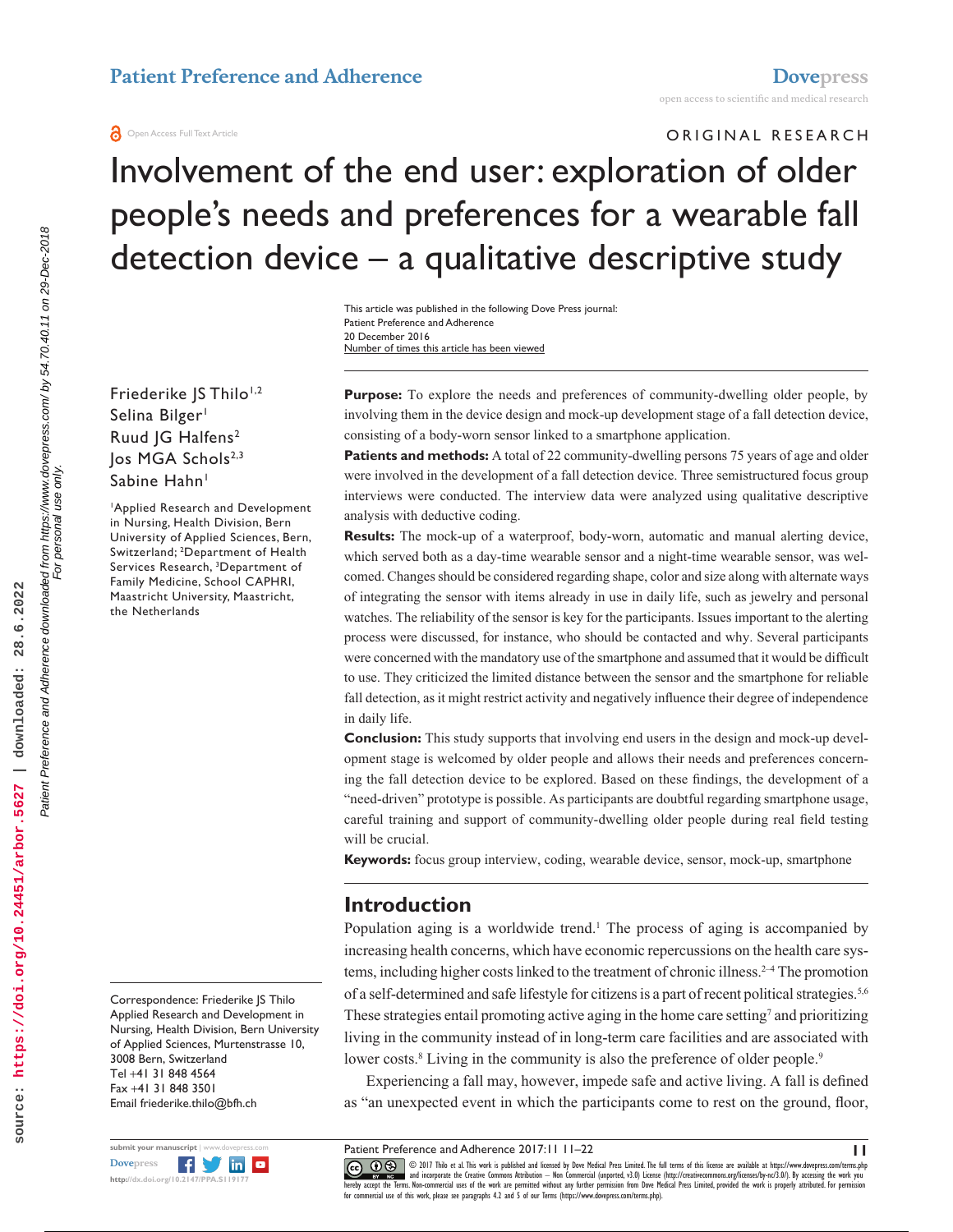or lower level."10 A fall is a serious health problem among the aging population. In persons aged 65 years and older 25%–35% experience a fall once or more per year.11,12 The consequences of falls are well documented and involve a negative impact on mortality, morbidity and quality of life and hence on the health care costs for older people.13–19 Estimates suggest that in Europe, 25 billion euros per year are spent on the medical and social care related to fall injuries in older people (aged  $\geq$  65 years).<sup>20</sup> As a consequence of a fall, older people can experience psychological difficulties such as fear of falling, decreased self-efficacy, physical activity avoidance and self-restriction, all of which may negatively influence their ability to live at home.<sup>21,22</sup>

A critical factor affecting the severity of fall consequences in older people is the time spent lying on the floor/ ground.23,24 Lying on the floor due to a fall event, particularly for  $\geq$ 1 hour, is associated with higher mortality rates and hospital admissions, serious injuries and consequent care home admissions.<sup>23–25</sup> This is why receiving prompt assistance after a fall is very important. A fall detection or alerting device may immediately alert designated individuals or emergency services.<sup>26,27</sup> Therefore, the use of technology for fall detection or alerting is very relevant in order to avoid life-threatening conditions and to support active, safe and self-determined living at home.

However, improper and infrequent use of fall detection or alerting devices in community-dwelling older people has been reported.<sup>24,28–33</sup> This is not surprising, as a great number of devices have been developed without sufficiently considering the needs and preferences of older people themselves as the end users.<sup>34</sup> Dissatisfaction and difficulties with the device may result in using it less often or not using it at all. Moreover, many devices currently available on the market, such as watches and bracelets, require manual activation of the alert.<sup>33</sup> This becomes impossible when a person loses consciousness or loses the ability to activate the alarm due to injury. In addition, older people sometimes remove such devices during sleep and will consequently be without the possibility to alert.

Hence, considering users' needs and preferences in the development of health-related technologies may promote their daily use of the fall detection and alerting devices. Involving users and exploring their needs may facilitate a comprehensive understanding of aspects linked to feasibility, usability or practical aspects related to daily life.<sup>35,36</sup> User involvement allows improvements in handling and in the level of acceptance and hence facilitates long-term usage of health-related technologies.36–41

Therefore, the aim of this study was to involve communitydwelling older people in device design of a fall detection sensor, including its smartphone application, through the evaluation of the mock-up. A mock-up is a model similar to the prototype, which is not yet fully operational. Thus, with this study, the prototype can be developed according to needs, preferences, feasibility and practical aspects related to its daily use. The research question was what are the needs and preferences of community-dwelling older people regarding a wearable fall detection sensor and its smartphone application during the design and mock-up stage?

# **Patients and methods** Design

A qualitative descriptive study was conducted using focus group interviews to involve community-dwelling older people in the development of a fall detection device. The definition of user involvement referred to the well-known classification of consultation, collaboration and user control.<sup>42,43</sup> We chose the level of consultation, meaning that insight regarding needs and preferences gained from the target users informed our decision-making process in the development of the fall detection device. This low level of involvement was considered appropriate because for the first time, researchers from electronic and communication technology and researchers from nursing science worked from the very beginning together with target users.

We planned the approach based on the theoretical framework for user involvement, the "medical device technology development process", from Shah et al.<sup>44</sup> The health-related context of this framework made it suitable for the underlying study. The framework suggests various methods of involvement, possible target users for involvement and the following four stages of involvement: 1) idea generation and concept development, 2) device (re-)design and prototype development, 3) prototype testing involving in-house and trials in the real field, and 4) device deployment in the market and user feedback. This study refers to stage II. Stage I was carried out previously without user involvement based on our practical experiences as nurses, our exchange with nursing practice, our interdisciplinary discussion with engineers from electronic and communication technology and evidence in the literature. Stages III and IV will occur as the next steps.

#### Sample and recruitment

Participants were recruited via eight seniors' associations, one municipal agency for senior citizens and two ambulant health care institutions, utilizing convenience sampling.<sup>45</sup>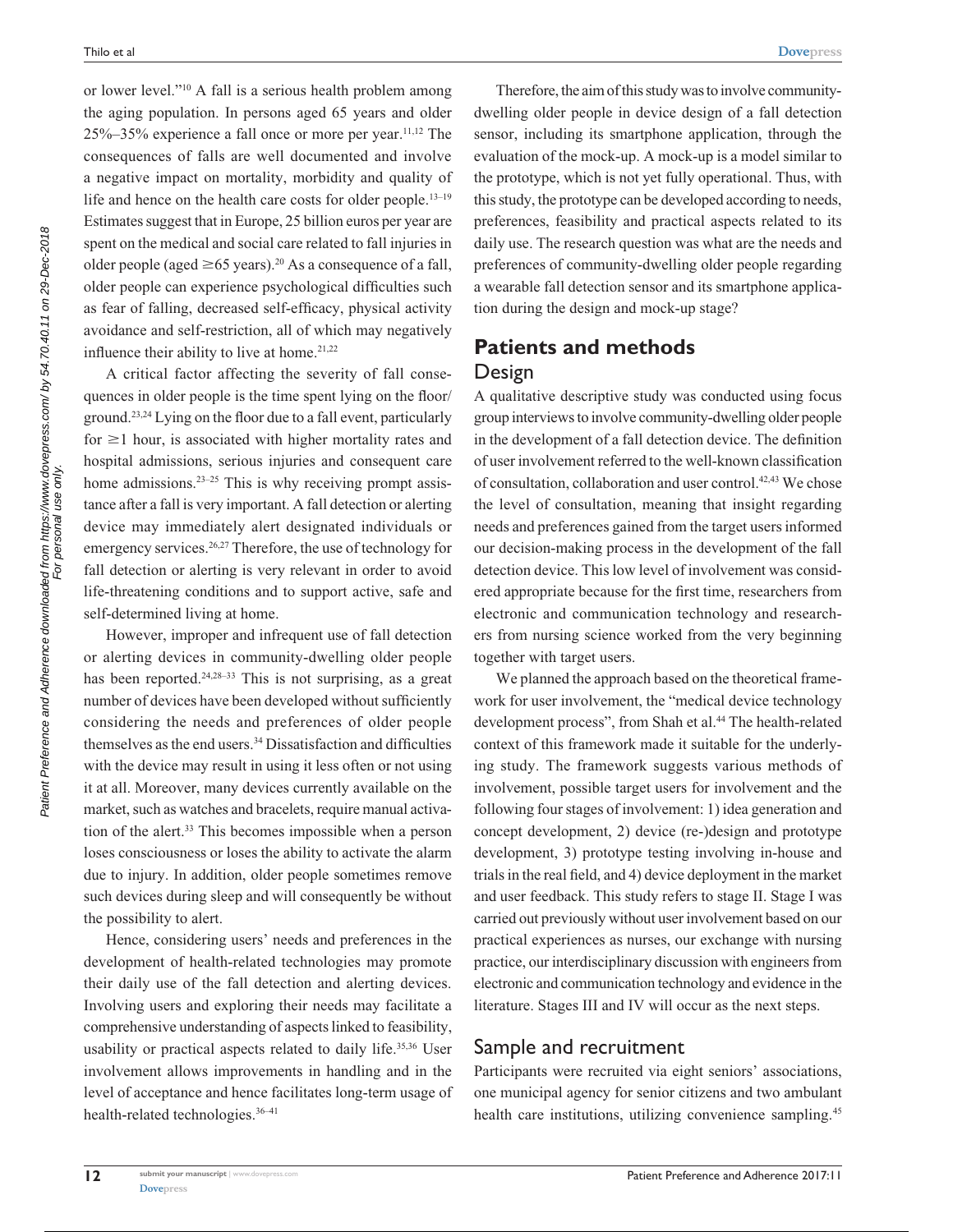All these organizations were located in the Canton of Bern, Switzerland. A seniors' association, which is organized on a regional/national level, provides a forum for discussion and exchange of information and gives a voice to seniors in the society. The municipal agency is responsible for handling the concerns of retired people on a local level, in order to promote their quality of life and independent living. In ambulant health care institutions, health care professionals and care laypersons are providing services in order to maintain and promote the well-being of older people on a regional level. These institutions were chosen for pragmatic reasons, as the data collection took place at the Institute of Nursing Science, which is located in the city of Bern.

The researchers contacted the management of these organizations and inquired if they would support recruitment for the study and act as gatekeeper. A gatekeeper works closely with the researcher and ensures access to the study population. If management agreed to support recruitment, paper-based and/or electronic flyers were distributed within the organization through face-to-face contact, email or a display. The flyer was focused upon the importance of the study, study timeline and possible interview dates, participants' tasks, inclusion criteria, registration information, ethical considerations and information regarding the research team.

Study registration occurred online or via reply card. The online link was provided in the study flyer. The reply card, which was one part of the study flyer, was sent via mail to the Institute of Nursing Science. Participants were responsible to register themselves. Once registered for the study, information regarding date and venue of the interview along with consent for participation was sent to the participants via mail by the researcher. The inclusion criteria consisted of living in the community, living alone or with a partner, being aged 75 years or older, being Swiss German/German speaking and being able to give written and oral informed consent. The exclusion criteria were use of a wheelchair and living in a nursing home or an assisted living facility.

#### Data collection

A semistructured interview guideline was used to stimulate and thematically structure the focus group discussion. It was developed by the research team and focused on the needs, preferences, feasibility and practical aspects concerning design and functions that were relevant for the prototype. Additionally, in accordance to Krueger and Casey,<sup>46</sup> the following five stages for focus group interviews were adhered to: 1) opening question, 2) introductory section, 3) transition

question, 4) key questions and 5) concluding question (Supplementary material). In the "Introduction" section, in order to facilitate discussion, the following materials were handed out to the participants: two mock-ups of the bodyworn fall detection sensor (a bendable and a rigid model,  $6\times3\times0.7$  cm), a copy of the screenshots showing the three smartphone application screens and four patch patterns for fixation of the sensor on the body (Figure 1).

One researcher (FJST) demonstrated, using the abovementioned material, the function and planned usage of the fall detection device, in accordance to the information in Figure 1. It was indicated that the sensor was intended to be fixed on the torso with a patch and that the sensor should be wearable for  $>24$  hours and during personal hygiene (taking a shower/bath). The researcher emphasized that this information was the starting point of the focus group interview. The participants should then critically discuss and think about their needs, preferences as well as feasibility and practical aspects when conceiving that they would use this fall detection device in their daily life. In order to describe the sociodemographic characteristics of each participant, a short self-administered questionnaire was handed out at the end of the focus group interview. The interview guideline was pilot tested in the first focus group interview, resulting in minor adaptations regarding the structure of the "Introduction" section (order of information given to the participants). No questions required modification.

In July 2014, three semistructured focus group interviews were conducted at the Institute of Nursing Science. In these interviews, the participants consisted of nine, eight and five older people. Each focus group interview was audio recorded and lasted on average 100 minutes. The first and second authors carried out the interviews. No one else was present during the interviews except the participants and the researchers. One researcher acted as a moderator (FJST), and the other researcher acted as an assistant moderator (SB). The moderator led the discussion by posing open-ended questions, thereby encouraging the participants to elaborate on their views, and by ensuring that the discussion between the participants was pertinent to the topic. The assistant moderator prepared the focus group discussion (room and material), provided support to participants (eg, location, beverages and lavatory) and observed the interview in order to discuss the course of the interview with the moderator.

## Data analysis

A qualitative descriptive analysis was applied using deductive coding.47 This data analysis approach is appropriate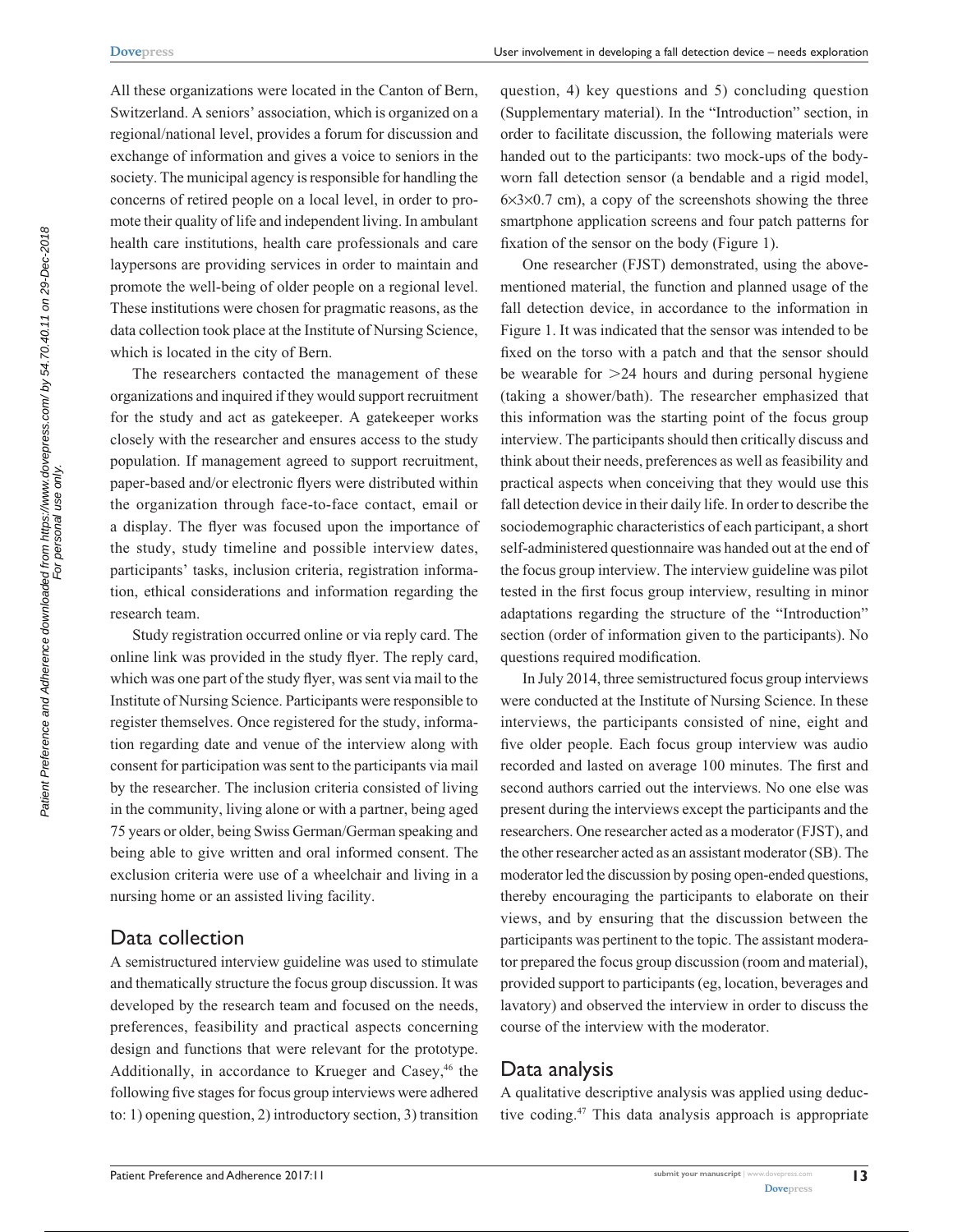

#### **Description**

- » The fall detection device was developed in cooperation between nursing researchers and researchers from electrical and communication engineering, both from the University of Applied Sciences in Switzerland. Researchers from electrical and communication engineering developed (in their laboratory) the mock-up of the fall detection device.
- » The waterproof fall detection device, wearable for >24 hours, is targeted for community-dwelling older people.
- » The size of the mock-up of the fall detection sensors was 6×3×0.7 cm with a weight of 10 g.
- » A rigid and bendable mock-up of the fall detection sensor was suggested in order to understand which one fits best the needs of the target users (I).
- » Four patch patterns were handed out to the participants so that they could visually and tactilely decide what kind of patch they would prefer for fixing the sensor on the body. The choice of patterns was carefully selected by the research team in order to take into account the needs of sensitive skin (II).
- » A colored copy of the screenshots showing the three smartphone application screens along the alerting process (III) and the content of the alert message was distributed to each participant (IV).

#### **Planned quidelines for the fall detection device 9**

- 1. Fall detection sensor is fixed by a patch on the torso.
- 2. Fall detection sensor is connected via Bluetooth to a smartphone application, which has to be in a range of 8–10 m. When a fall has occurred, the application will open automatically (III, first screen). An alert may be stopped according to an individually adjustable timeframe, illustrated by a closing cycle (III, second screen). As soon as the alert is sent to the contact persons, the application window changes and indicates that help is coming (III, third screen).
- 3. Additionally: an alert may also be emitted manually by its user (III, second button on first screen).
- 4. An alert is emitted, indicating the location (GPS) of the fallen person, which is automatically transmitted via SMS successively to predefined contact persons until one person answers the alert (IV, alert message).

**Figure 1** Mock-up fall detection sensor, mock-up smartphone application and their functioning. **Abbreviations:** GPS, Global Positioning System; SMS, short message.

for studies aiming for a descriptive summary of the data.<sup>47</sup> Hence, in accordance to the aim of the underlying study, precise and specific feedback regarding the fall detection sensor and smartphone application under development was obtained. Prior to data analysis, a deductive coding system was developed (FJST, SB and SH) utilizing the themes addressed in the interview guideline during focus group discussion, as listed in Table 1.

The data analysis was conducted in the following seven steps:

1. Transcription of the interviews was combined with a first analysis by deductively assigning the text passages to the corresponding codes of the coding system (using software programs f4®, Microsoft Word® and Excel®) (SB).

- 2. The assignments were checked by the first author (FJST). Differences in the assignments of text passages were discussed until agreement was reached (FJST and SB).
- 3. Two researchers independently summarized the informational content of the interview text assigned to the deductive codes (FJST and SB).
- 4. The summarized informational content of both versions was critically compared and discussed, and an integrated version was approved (FJST and SB).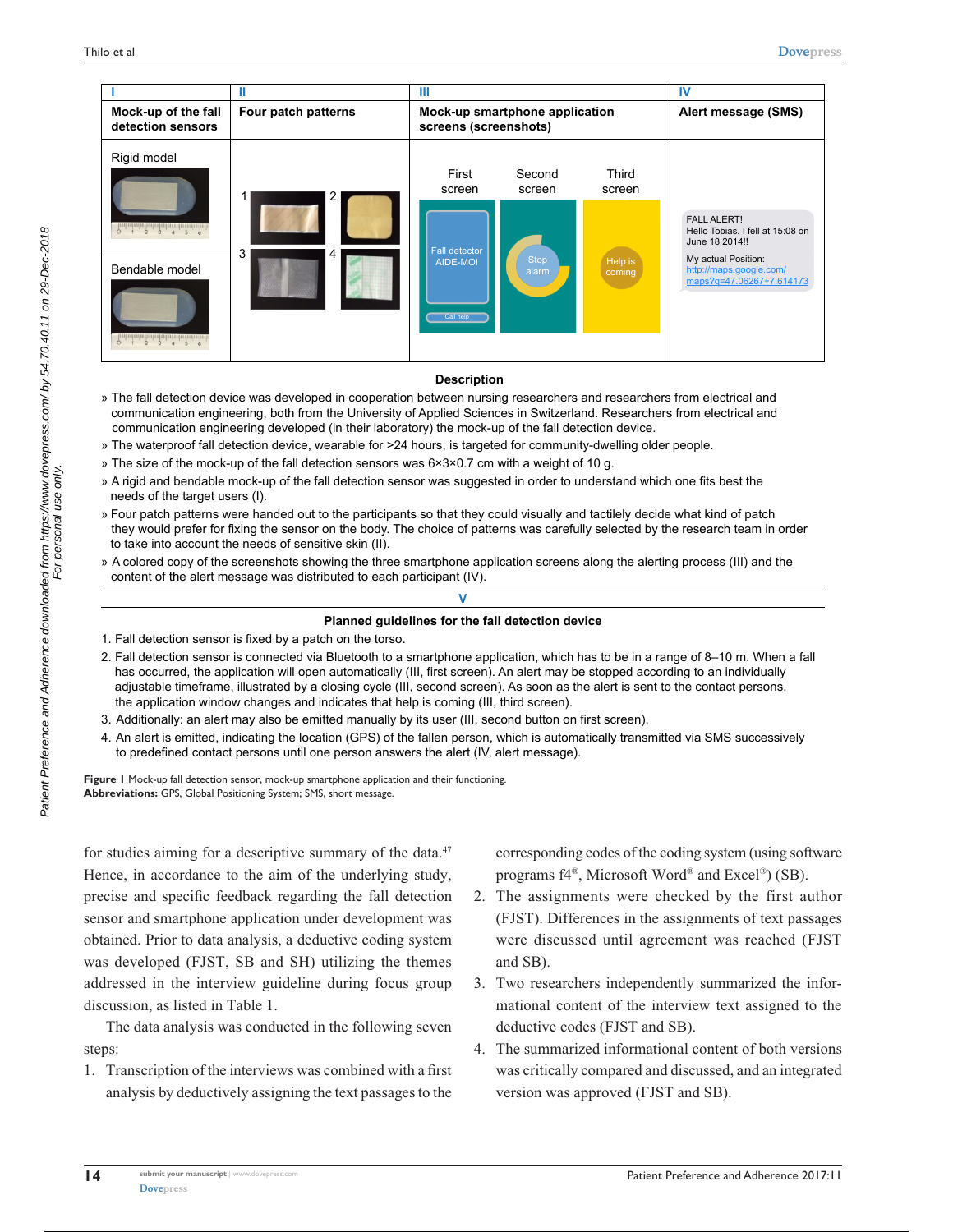| Sensor - needs and preferences<br>related to | Smartphone – needs and<br>preferences related to | App – needs and preferences<br>related to |
|----------------------------------------------|--------------------------------------------------|-------------------------------------------|
|                                              |                                                  |                                           |
| Size/shape                                   | Triggering/alerting process                      | Option "stop alert"                       |
| Weight                                       | Messaging in context of alerting                 | Option "need help"                        |
| Material                                     | Contacts of alert                                | Use (feasibility and practicability)      |
| Body location                                | Use (feasibility and practicability)             |                                           |
| Duration of wearing                          |                                                  |                                           |
| Fixation on body                             |                                                  |                                           |
| Use (feasibility and practicability)         |                                                  |                                           |

**Table 1** Deductive coding system

- 5. Steps 1–4 were critically reviewed by a third researcher (SH), ensuring accuracy and that no critical findings were omitted. Later, this critical review was discussed until agreement was reached, which resulted in minor changes (naming of the deductive codes) (FJST, SB and SH).
- 6. Similarly, codes were summarized into categories and subcategories (FJST and SB). For each subcategory, the most salient phrases were selected as quotes, which adequately represented the content of the subcategories contained in the interview data.
- 7. The categories and subcategories were discussed in the research team, which resulted in minor modifications regarding their final, appropriate wording (FJST, SB, SH, RJGH and JMGAS).

# Ethical approval

According to Swiss legislation, the study protocol was submitted to the responsible local Swiss ethical board (Ethical Committee of the Canton of Bern). In June 2014, the ethical board decided (Z020/2014) that this study was beyond the responsibility of the Swiss Federal Act on Research Involving Human Beings. This study was conducted in compliance with the protocol, the current version of the Declaration of Helsinki, the ICH-GCP or ISO EN 14155 (as far as applicable), as well as with all national legal and regulatory requirements. Written and oral informed consent was obtained prior to focus group interview participation. No company partner was involved in this study in order to ensure that device development would be driven primarily by the needs of the end users.

# **Results**

A total of 22 participants were included. As listed in Table 2, the mean age was 80 years (standard deviation 4.5). A total of 14 participants lived alone and 16 participants required no assistance in daily living. Further characteristics are listed in Table 2.

The analysis of needs, preferences, feasibility and practical aspects regarding the design and functions of the mock-ups resulted in two categories and four subcategories, which are described later.

# Fall detection sensor – needs and preferences

The participants welcomed the idea of a body-worn and waterproof fall detection sensor. The following needs and preferences related to the fall detection sensor were identified.

# Size, shape, color, weight and material

The preference for the bendable sensor mock-up was unanimous. Its size (Figure 1) was largely acceptable; however, some participants stated that they would need a thinner one, as it would be more adaptable/comfortable to the body. Others felt that the size should be defined primarily from a technical point of view in order to ensure reliability.

For some participants, the transparent color of the presented mock-up sensor was suitable, while others were

## **Table 2** Participants' characteristics (N=22)

| <b>Characteristics</b>               | Participants (N=22) |
|--------------------------------------|---------------------|
| Age (years), mean (SD)               | 80(4.5)             |
| Age (years), min-max                 | 75-89               |
| Gender, n (%)                        |                     |
| Female                               | 18(82)              |
| Male                                 | 4(18)               |
| Living alone, n (%)                  | 14(64)              |
| No assistance in daily living, n (%) | 16(73)              |
| History of falls, n (%)              | 10(45)              |
| Experiencing fear of falling, n (%)  | 9 (41)              |
| Mobile/smartphone use, n (%)         | 8(36)               |
| Internet use at home, n (%)          | 13 (59)             |

**Abbreviations:** min, minimum; max, maximum; SD, standard deviation.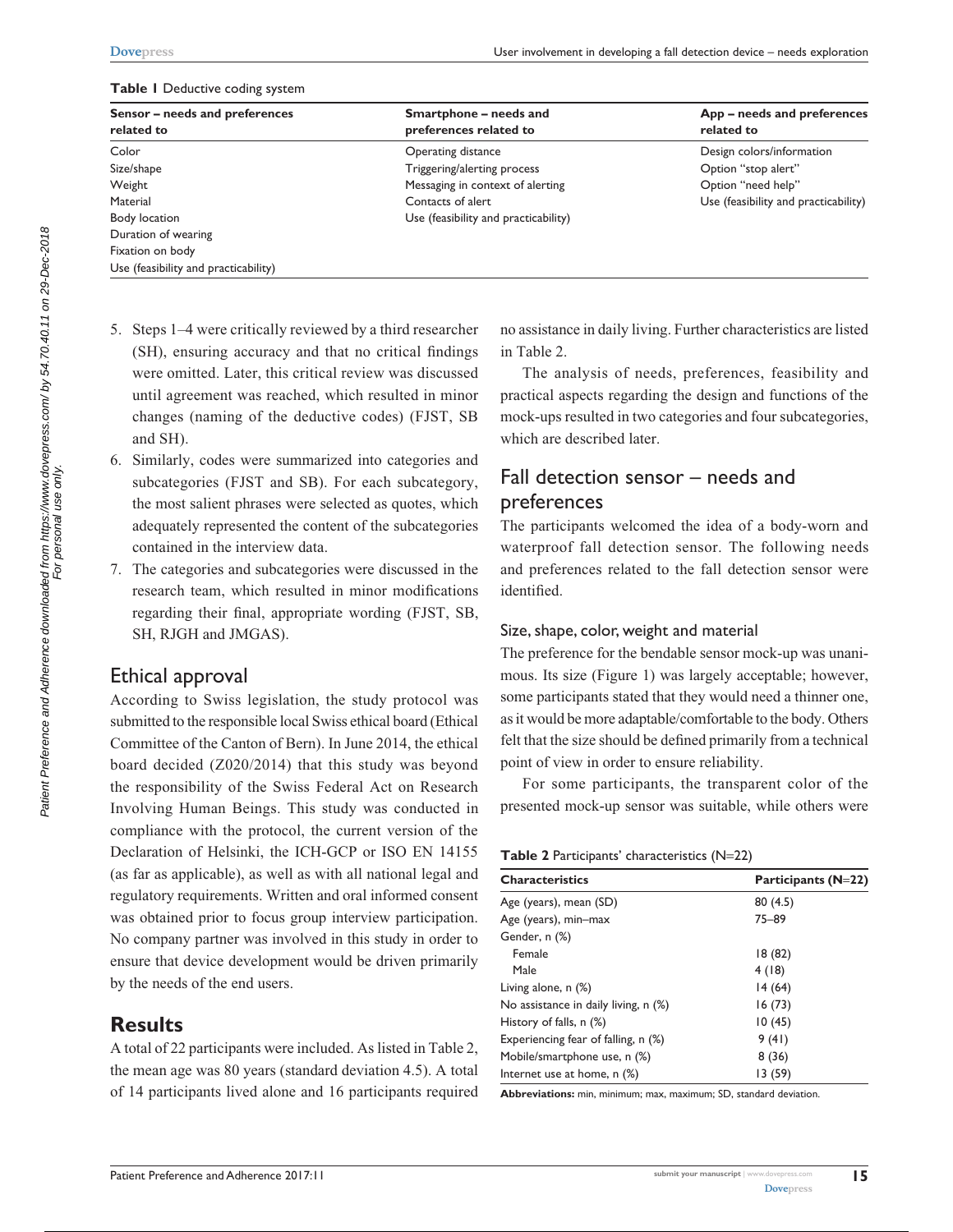indifferent. However, other participants preferred an eyecatching color, as per the following statement:

The color is important to me. I am a hobby gardener. If something drops in the shrubs, I can't find it any more. This is why I prefer [it] to be colored, loud and trendy. Such a thing [sensor] isn't visible. [Fg1sII]

In regard to the shape of the sensor, the participants would prefer round, oval or the shape of a blossom. Some participants felt that the sensor should serve its purpose, and others mentioned that it should also serve as a trendy accessory. The weight of the sensor, which was 10 g, was acceptable. The participants compared it with the weight of other assistive devices, such as glasses and hearing aids. The material of the sensor was organic silicon on the surface, which was in general well accepted by the participants due to its softness and it being waterproof as well as due to the practical aspect of it being hygienic because it was washable. However, some were concerned with possible sweating or the feel of its jelly-like surface. In general, the presented mock-up seemed to be well accepted; however, the important issue of reliability remained.

#### Feasibility and practical aspects related to daily use

Wearing the sensor on the waist or chest seems feasible and practical, as it would barely affect one's movement and activity. In addition, these body locations are easy to reach and do not require the help of another person. Some participants would prefer to wear the sensor in the brassiere, as this would optimize fixation of the sensor. Other participants raised concerns about a possible negative interaction between the organs and the sensor. They felt that the Bluetooth connection between the sensor and smartphone might be harmful to the functioning of their organs. Thus, they would prefer to wear the sensor on the extremities. The participants emphasized that the issue of wearing might be better explored by actually testing this fall detection sensor under real-life circumstances and over a period of several days or weeks, as per the following comment: "I need to experience it for myself, otherwise, I can't really tell you" [Fg1sII]. The participants had varying ideas regarding the duration of wearing the sensor, ranging from  $\leq$ 24 hours to more than several weeks. Some seniors emphasized that according to their experience regarding the risk of falling, wearing the sensor during the night is even more important than wearing it during the day. One comment was:

If you have to get up from your bed at night, as every one of us has to do, then, it [the sensor] is even more important than during the daytime. [Fg2sII]

More than once the participants stressed the importance of self-testing in order to be able to evaluate all aspects related to the device's daily use.

The interviewed seniors evaluated four different patches for fixation of the sensor on the body (Figure 1) and emphasized the following: it should be gentle on the skin, simple to manipulate and have good adhesive performance. They consistently favored patches 1 and 3 (Figure 1). Some participants were particularly concerned about the issue of skin hypersensitivity. Hence, they would need alternative ways to fix the sensor on the body.

It stands to reason, you can stick it [patch] on your skin and detach it, but for people with delicate skin it will not work. For me, the main question is how to fix the sensor on without patch? [Fg2sII]

One participant suggested "you should think about a belt with a slit, so you can tie it around the body" [Fg2sII]. For feasibility reasons, the fall detection sensor should be functioning constantly and worn everywhere, including at home, outdoors as well as in the basement or attic, as these places are isolated and it would take time until someone would find a fallen person. Another practical aspect revealed during the focus group discussions was that some participants would prefer to combine the fall detection sensor with a device, which is familiar to them and already used in daily life, such as jewelry (pendant and bracelet) and a personal watch."Personally, I would prefer a bracelet; I am used to it since my youth" [Fg1sII]. In general, the participants agreed that it is crucial that minimal effort be involved in the use of a fall detection sensor and that the range of mobility should not be hindered.

# Smartphone – needs and preferences

The findings showed that the idea of using a smartphone when using the fall detection sensor created some general skepticism among the participants. The following needs and preferences related to the smartphone were identified.

#### Design (colors and textual content), options "stop alert" and "need help"

The suggested colors (Figure 1) of the smartphone application were in general accepted by the participants, although some would prefer it to be in red or green. Their suggestion of colors originated from traffic lights, with green indicating "no problem, no alert" and red indicating "problem, alert". However, it was argued that what is more important than the color is that somebody would come to help. The textual content of the application met the needs of the older persons due to it being straightforward and

**16**

For personal use only.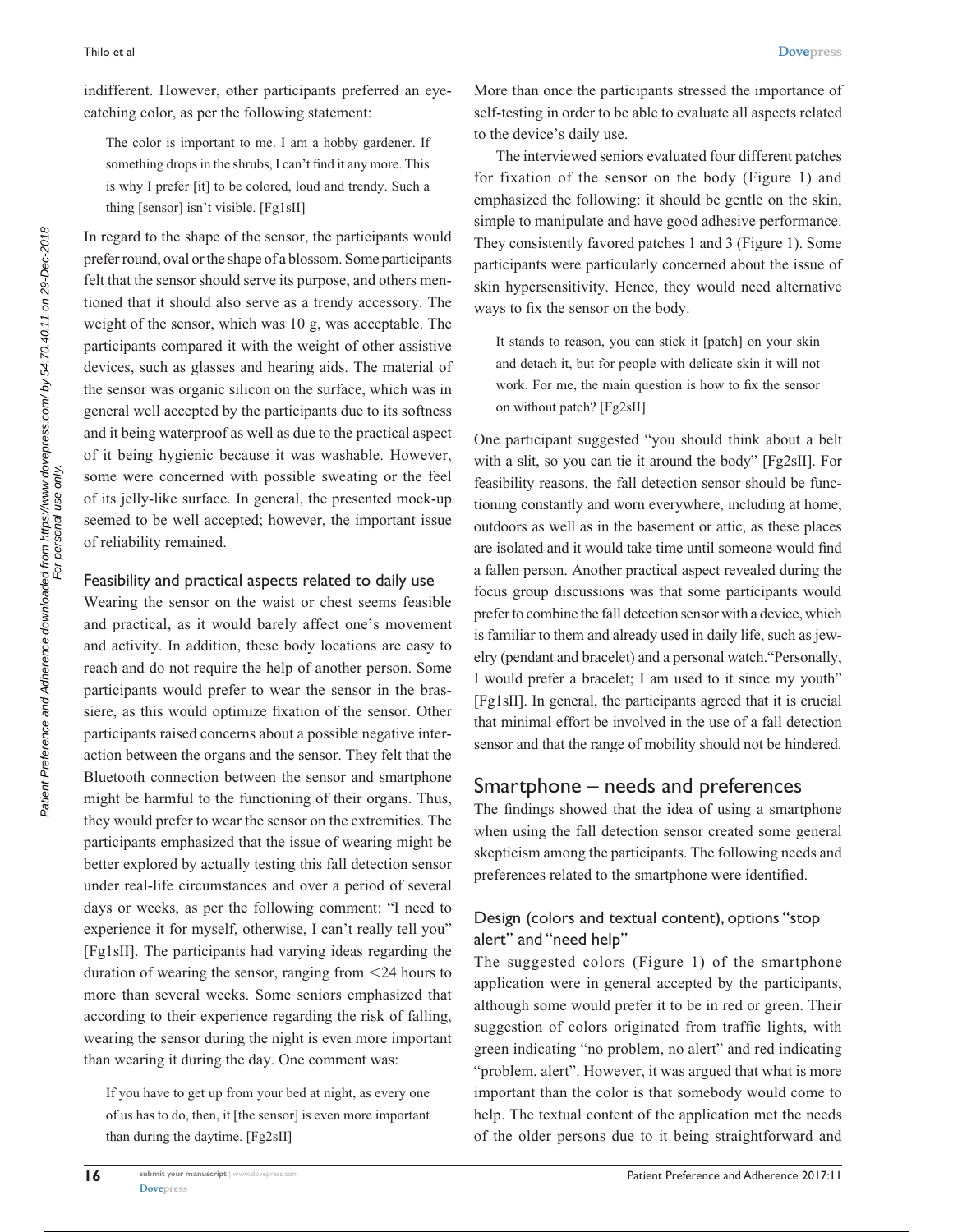readable. The option stop alert was identified as being very important. This would allow a false alert to be stopped and, therefore, not bother a contact person without reason. Not bothering without reason was viewed as very important. The option "need help" allows the manual activation of the alert independent of a fall. This is because there might be situations other than a fall, where receiving help would be important.

# Feasibility and practical aspects regarding alerting process

The participants unanimously stressed that the suggested automatic alert is a clear advantage of this device. It was emphasized that reliable fall detection and alerting is key. The avoidance of false alerts such as during gymnastics, while stumbling or when accidentally bumping the device, is crucial in order to avoid bothering contact persons without reason. However, they were aware that no technology is completely secure. One participant stated "I believe that nothing is 100%, but we should seek the optimum" [Fg2sII]. Once a fall alert has been emitted via smartphone application, the interviewees consistently preferred acoustic signals regarding the process of the alert transition and the confirmation of it by the contact person. This would allow them to be informed without looking at the smartphone, which might be impossible after a fall.

From my point of view this is significant, if perhaps I fall in the kitchen and this device [smartphone] is in the living room. I won't be able to look at it. Then, I am lying on the floor and I am thinking; hopefully it works. [Fg2sII]

Furthermore, the participants suggested a melody instead of a spoken signal. The melody should be louder during alert transmission and as soon as the alert is confirmed, the melody should continue to occur but more quietly. During the night time, this process should include a blinking light. The participants suggested to also send an email when sending an alert via short message (SMS).

The participants had clear ideas about how to choose the contact person in case of a fall. The primary criterion was the availability of the person. It was emphasized that relatives should always be one of the contact persons. Even if they are not able to assist, they should at least be informed that a fall had occurred, as they might be able to organize assistance. Other contact persons could be neighbors because they could provide quick assistance. However, it could not be taken for granted that a neighbor would want to be included as a contact person or that they would be available, particularly if they were younger persons, who are less frequently at

home. Health care professionals or a clergyman from the community could also be a contact person. Only as a very last option was the emergency call center mentioned, due to possible high cost in case of a false alert.

A crucial point of discussion was the operating distance (8–10 m) between the sensor and the smartphone. In particular, participants living in houses with several floors, in apartments with several rooms or in those with regular gardening activities considered this distance as being neither feasible nor practical for daily life.

It is possible to send signals to the moon; hence, more than eight meters should be feasible. This point is important. It should be possible that [the smartphone] remains in one place in the house. [Fg2sII]

In contrast, the participants suggested that this operating distance would be suitable for smaller dwellings, for less mobile people or for people with physical restrictions.

A further aspect of discussion was related to the smartphone itself. Participants expressed their concern regarding the mandatory use of a smartphone when using this fall detection sensor. Few participants reported having experience in using a smartphone. They mostly assumed that a smartphone is difficult, that its different functions are unclear, that one should have it constantly in mind and switched on, and that it must be charged regularly. The preferred solution of many participants was to not use a smartphone at all and instead have a sensor that directly transmits the alert SMS to the predefined contacts. Moreover, having one device is more practical than having two devices. "The more devices you need, the more difficult it is for us aged people" [Fg3sII]. However, participants mentioned that it is important to develop such a device, as future generations will probably not have any difficulties with using a smartphone. Once again, the participants stressed that self-testing is important in order to explore the device thoroughly. In summary, the participants welcomed the automatic fall detection alert but were doubtful regarding the required operation distance between sensor and smartphone as well as the seemingly challenging use of a smartphone in daily life. Hence, some participants would prefer to solely use a sensor.

# **Discussion** Principal findings

The aim of this study was to explore the needs and preferences of community-dwelling older people by involving them in the device design and mock-up development stage of a fall detection sensor and its smartphone application. Overall,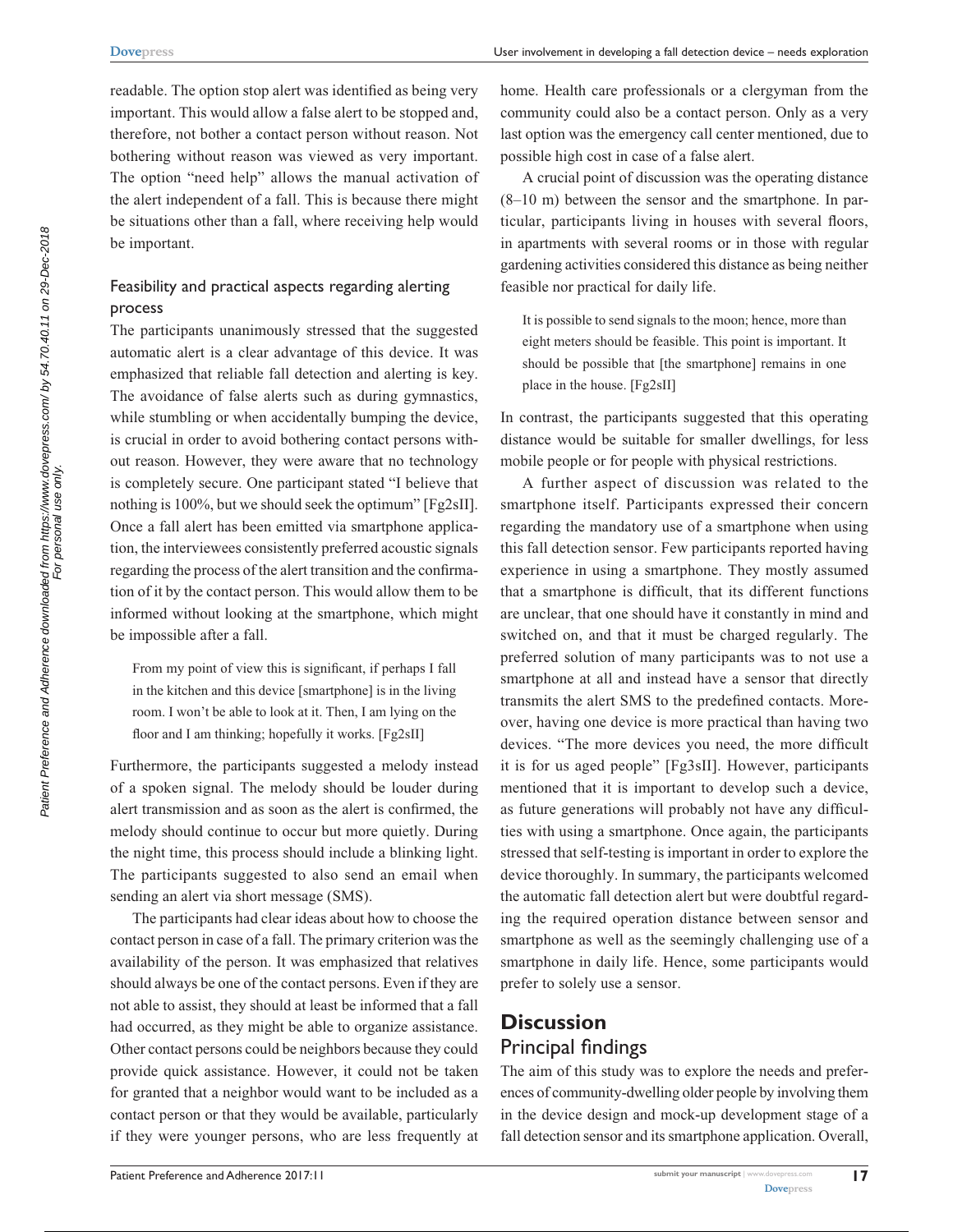the participants largely welcomed the automatic and manual alerting functions of the device, as well as that the sensor was waterproof and served both as a day-time wearable device and a night-time wearable device. The sensor mock-up was also well-accepted in regard to its weight and material. The bendable model of the sensor mock-up was consistently preferred. These aspects can therefore be directly considered for prototype development.

The needs and preferences differed regarding the size, shape and color of the sensor mock-up. It was discussed that the sensor prototype should be thinner than the mock-up and that it should be available in different shapes and colors. However, the participants emphasized that requirements regarding the reliability of the sensor should determine its size.

#### Relationship to current literature

Although the participants felt that wearing the sensor on the body was practicable, they instead suggested combining it with an item that is normally worn in everyday life. The feasibility of this finding should be considered for the prototype development. However, this could be challenging, as a sensor for automatic fall detection has to fulfill a number of technical requirements, such as remaining in a fixed position on the body in order to detect a fall in a sensitive and specific way.48

This might be an issue to consider further as items such as jewelry and watches are very familiar to older people. Familiarity seems to play an important role in designing technologies for older people, as it may promote the acceptance and usage of the technology. $49,50$  Design questions are likely to influence acceptability and practicability, as described in the literature on the development of medical devices.<sup>51</sup> Hence, ensuring familiarity could be a successful way of making technologies accessible to the world and language of older people.<sup>49</sup> In order to address older people's need for familiarity, their perspective must be included in the design development of fall detection devices. However, during the last decade, research involving end users has focused mainly on fall detection algorithms.<sup>34,52,53</sup>

The participants had doubts regarding smartphone usage. Several end user participants were not confident in the use and handling of it and suggested the use of a sensor without a smartphone. An aversion to smartphone usage is concordant with Abbate et al,<sup>54</sup> who developed a smartphone-based fall detector for older people attached to the belt. They found that their participants were pessimistic regarding using this device in daily life. A review on "challenges, issues and trends in fall detection systems", emphasized that no previous studies suggesting smartphone-based fall detection devices involved older people.55

Difficulties of older people in the use of smartphones are reported in the literature and are considered as being part of the aging process.<sup>56</sup> Aging is an ongoing process in which the eyesight, touch sensitivity and cognition often gradually decrease. These functions are particularly crucial in the use of a smartphone. In order to overcome these age-related difficulties, technical solutions are required. Smartphones should remain accessible for the aging population. Moreover, this finding shows that involving end users is highly valuable, as it allows the identification of possible barriers for using a device that is under development and helps to classify future end users. Although the criticism of smartphones is legitimate, using a smartphone for fall alerts offers the advantage of being able to use the same device both indoors and outdoors.<sup>48,54</sup> In addition, the smartphone represents a sustainable device with the potential for future development.

Currently, the use of smartphones as a fall detection device presents a possible barrier; however, in the long-term, smartphone usage will steadily increase among older people. This suggests that in the upcoming years, an increasing number of older people will be familiar with it.<sup>57</sup> In order to promote this trend, it is important that smartphone developers seriously consider these age-related declines, such as eyesight and touch sensitivity, in the development of smartphones.

As the participants were involved only in the design and mock-up stage, their needs and preferences regarding smartphone usage remain hypothetical until they have tested it. The results of this finding highlight the necessity of older persons' involvement in the next stage of device development. Sensor prototype testing in the real field must entail carefully developed training and support for communitydwelling older people in regard to smartphone usage.

Criticism of smartphones may not be limited solely to the handling of them as participants emphasized their need for being mobile when using such a device. The distance between the sensor and the smartphone is limited due to reliability aspects. As sustaining physical activity and engagement in social life are crucial for active aging, there is a need for being mobile when using a fall detection device.<sup>6,58</sup> Moreover, independence is described as one of the key factors for older people in the use of technologies.59 There are several implications of this finding for the prototype development and for the real field trial. First, technical solutions are required in order to extend the reliable distance between the sensor and the smartphone. Second, alternate ways of transmitting the data to the device should be considered. Third, depending upon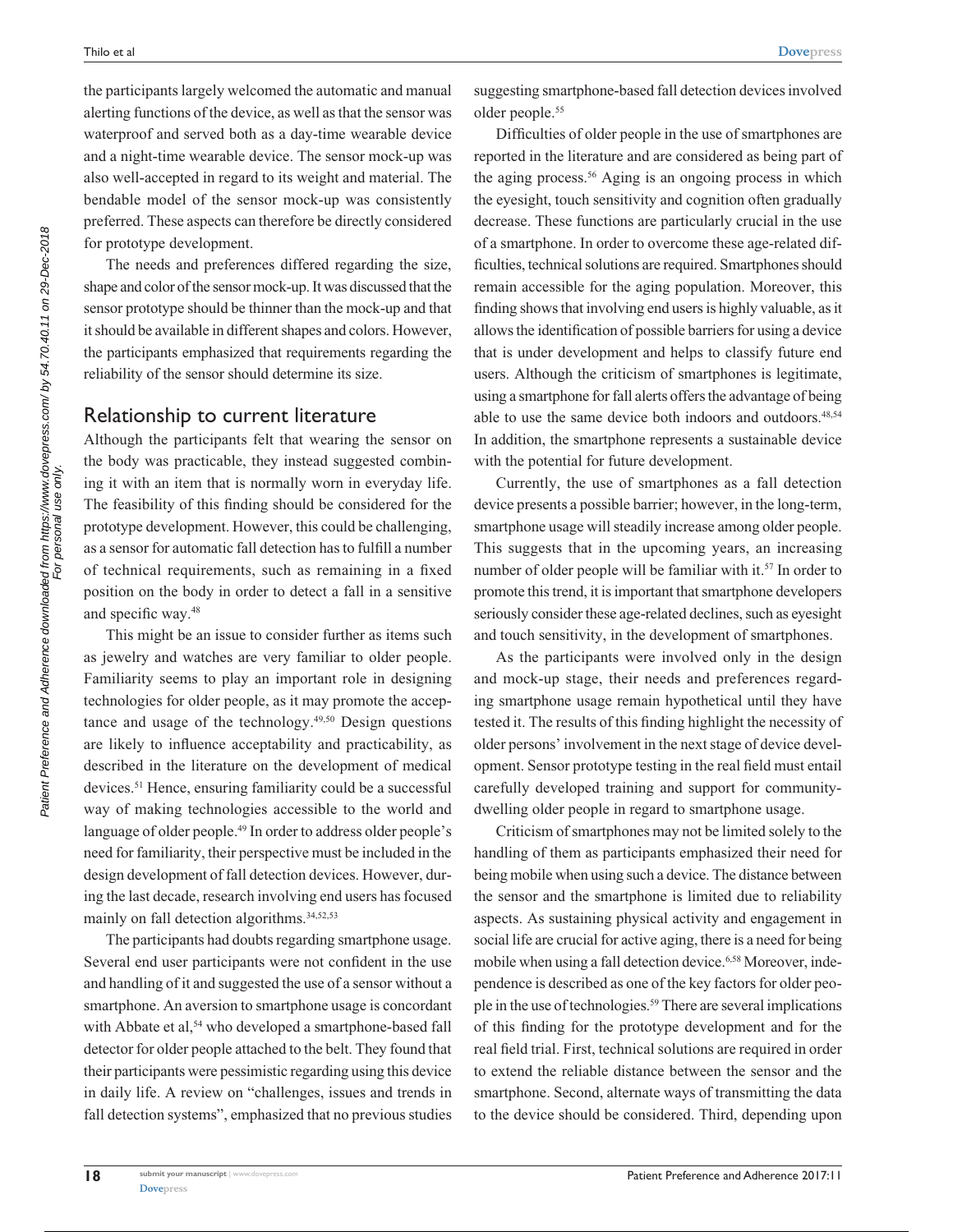the technical feasibilities, the training of the older people in the upcoming stage must provide information regarding the management of sensor-to-smartphone radius in daily life. Fourth, in the real field trial, it will be important to explore which end user group might benefit the most from this kind of fall detection device.

A very relevant finding was the repeated emphasis on real-life testing, both in regard to the sensor and to the smartphone. This reveals the positive attitude that end users have regarding their involvement. Furthermore, it demonstrates the adequacy of the applied theoretical framework, which recommends involving the end users in all four steps of device development.44

The needs and preferences from the perspective of the involved older people were quite homogenous regarding the mock-up sensor and its smartphone application. This seems surprising as older people are described as being a highly heterogeneous age group.<sup>60</sup> However, this can be considered as a sign of data saturation, as the possibility to obtain any additional new information had been reached.<sup>61</sup> It might also have been attributable to the included sample, which may have consisted of individuals who were interested in exploring technologies.

#### Strengths and weaknesses

Some limitations should be considered when interpreting the findings. In this study, end users were not involved in the first stage of device development (idea generation and concept development). Through involving end users starting instead at the second stage, we saved resources during the first stage by drawing upon our available interdisciplinary expertise, which consisted of nursing researchers, engineers and a former geriatric medicine nurse. Moreover, discussing possible technological solutions without a mock-up might have been overwhelming for older people, especially those who were less familiar with current technological developments.37,62

The convenience sampling is a limitation of the study. It is possible that our sample consisted of older people, who were more motivated, rather than those who were at high risk of falling or those who were more resistant toward technology. This self-selection bias is an ongoing challenge in interview-based research.<sup>45</sup> The sampling strategy was utilized due to difficulties in recruiting community-dwelling older people for research involvement. Bridgelal et  $al^{37}$ and Shah and Robinson<sup>36</sup> described the challenges of user involvement in research, but their focus was limited to researchers and industry.

The rigor of the analysis was enhanced by conducting it at different levels with three members of the research team. The primary focus on manifest content during analysis reinforces the trustworthiness of results.47,63

## Further research

Based on the findings of this study, the fall detection device prototype will be developed by the research team. In accordance with the underlying theoretical framework, users will be reinvolved in stage III and will test the fall detection sensor prototype in real life.

# **Conclusion**

This study findings show that older people, as end users, are able to contribute in the mock-up design stage in the development of a fall detection device, by indicating what really matters to them. The exploration of their needs and preferences, along with their input into the feasibility and practical aspects of the device, reveals the value that userinvolvement has for researchers and engineers, especially in guiding development of the device.

The study revealed that this wearable, waterproof sensor for fall detection and alerting is feasible, although the shape, color, size and fixation of the sensor should be modified during the development of the prototype. Several of the participants did not feel comfortable with the use of smartphones. Therefore, careful training and support of participants in smartphone usage during real-life testing will be crucial. Participants indicated that the limited reliable distance for fall detection and alerting between sensor and smartphone should be extended, as it would restrict them in their daily activities.

This study also indicates that older people's perception of activity, independence and familiarity should be considered in the development of a device, as it may influence the acceptance and usage of a fall detection device. These influencing aspects can only be revealed when end users' perspectives are involved. As emphasized by the participants, user involvement in the third stage, the prototype real field testing stage, is necessary in order to go beyond the hypothetical considerations of the second stage. Based on these findings, the prototype of the fall detection device can be developed with a "need-driven" focus.

## **Acknowledgments**

We are thankful to the study participants for their engagement and accorded time. We are grateful to Tannys Helfer from the Bern University of Applied Sciences, Bern, Switzerland,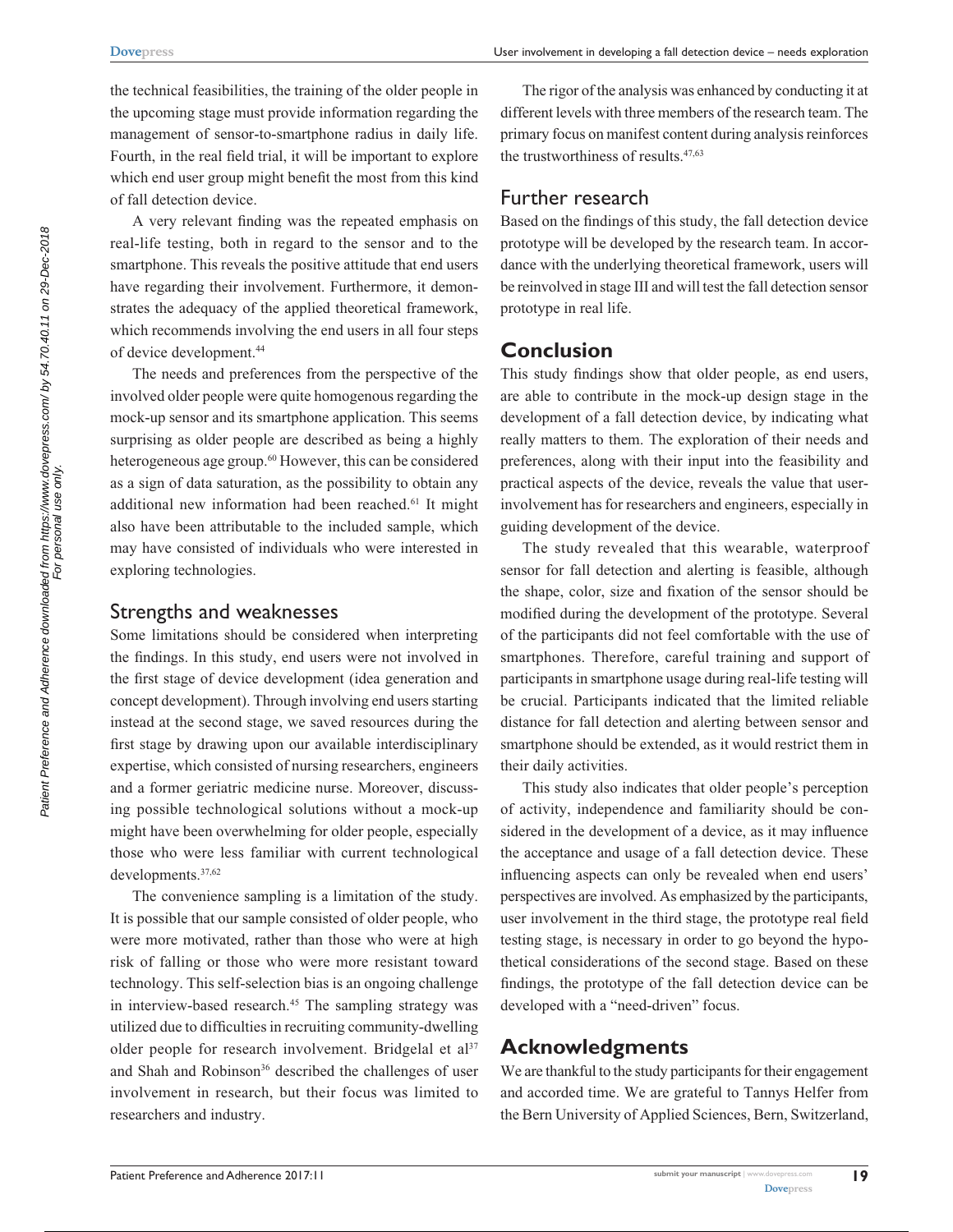for her linguistic support. This work was supported by the Bern University of Applied Sciences, Switzerland (grant number 14118DPT).

# **Disclosure**

The authors report no conflicts of interest in this work.

# **References**

Patient Preference and Adherence downloaded from https://www.dovepress.com/ by 54.70.40.11 on 29-Dec-2018<br>For personal use only Patient Preference and Adherence downloaded from https://www.dovepress.com/ by 54.70.40.11 on 29-Dec-2018 For personal use only.

- 1. WHO. *Number of People over 60 Years Set to Double by 2050; Major Societal Changes Required*. 2015. Available from: [http://www.who.](http://www.who.int/mediacentre/news/releases/2015/older-persons-day/en/) [int/mediacentre/news/releases/2015/older-persons-day/en/](http://www.who.int/mediacentre/news/releases/2015/older-persons-day/en/). Accessed October 23, 2015.
- 2. Jacobzone S, Oxley H. *Ageing and Health Care Costs*. Internationale Politik und Gesellschaft; 2002:1. Available from: [http://library.fes.de/](http://library.fes.de/pdf-files/ipg/ipg-2002-1/artjacobzone-oxley.pdf) [pdf-files/ipg/ipg-2002-1/artjacobzone-oxley.pdf.](http://library.fes.de/pdf-files/ipg/ipg-2002-1/artjacobzone-oxley.pdf) Accessed December 1, 2016.
- 3. WHO. *The World Health Report*. 2008. Available from: [http://www.](http://www.who.int/whr/2008/whr08_en.pdf) [who.int/whr/2008/whr08\\_en.pdf.](http://www.who.int/whr/2008/whr08_en.pdf) Accessed January 22, 2016.
- 4. Nowossadeck E. Demografische Alterung und Folgen für das Gesundheitswesen [Demographic aging and health consequences]. In: *GBE kompakt* [GBE compact]. Berlin: Robert Koch-Institut; 2012;3(2):1–8. German.
- 5. BAG. *Bericht Gesundheit 2020 Die gesundheitspolitischen Prioritäten des Bundesrates* [The health policy priorities of the Swiss Federal Council]; 2013. Available from: [http://www.bag.admin.ch/gesundheit](http://www.bag.admin.ch/gesundheit2020/index.html?lang=de) [2020/index.html?lang=de.](http://www.bag.admin.ch/gesundheit2020/index.html?lang=de) Accessed January 22, 2016. German.
- 6. WHO. *Active Ageing A Policy Framework*; 2002. Available from: [http://apps.who.int/iris/bitstream/10665/67215/1/WHO\\_NMH\\_](http://apps.who.int/iris/bitstream/10665/67215/1/WHO_NMH_NPH_02.8.pdf) [NPH\\_02.8.pdf.](http://apps.who.int/iris/bitstream/10665/67215/1/WHO_NMH_NPH_02.8.pdf) Accessed December 1, 2016.
- 7. WHO. *Policies and Priority Interventions for Healthy Ageing*. 2012. Available from: [http://www.euro.who.int/\\_\\_data/assets/](http://www.euro.who.int/__data/assets/pdf_file/0006/161637/WHD-Policies-and-Priority-Interventions-for-Healthy-Ageing.pdf) [pdf\\_file/0006/161637/WHD-Policies-and-Priority-Interventions-for-](http://www.euro.who.int/__data/assets/pdf_file/0006/161637/WHD-Policies-and-Priority-Interventions-for-Healthy-Ageing.pdf)[Healthy-Ageing.pdf](http://www.euro.who.int/__data/assets/pdf_file/0006/161637/WHD-Policies-and-Priority-Interventions-for-Healthy-Ageing.pdf). Accessed January 22, 2016.
- 8. Thomson S, Figueras J, Evetovits T, et al. *Economic Crisis, Health Systems and Health in Europe: Impact and Implications for Policy*. 2014. Available from: [http://www.euro.who.int/\\_\\_data/assets/](http://www.euro.who.int/__data/assets/pdf_file/0008/257579/Economic-crisis-health-systems-Europe-impact-implications-policy.pdf?ua=1) [pdf\\_file/0008/257579/Economic-crisis-health-systems-Europe-impact](http://www.euro.who.int/__data/assets/pdf_file/0008/257579/Economic-crisis-health-systems-Europe-impact-implications-policy.pdf?ua=1)[implications-policy.pdf?ua](http://www.euro.who.int/__data/assets/pdf_file/0008/257579/Economic-crisis-health-systems-Europe-impact-implications-policy.pdf?ua=1)=1. Accessed January 22, 2016.
- 9. Hahn S, Richter D, Beck M, Thilo FJS. *Panorama Gesundheitsberufe 2030 Projektbericht* [Panorama health care professions 2030: A project report]. Available from: [https://www.gesundheit.bfh.ch/fileadmin/wgs\\_upload/](https://www.gesundheit.bfh.ch/fileadmin/wgs_upload/gesundheit/6_forschung/Panorama_Gesamtbericht_Schlussbericht.pdf) [gesundheit/6\\_forschung/Panorama\\_Gesamtbericht\\_Schlussbericht.pdf](https://www.gesundheit.bfh.ch/fileadmin/wgs_upload/gesundheit/6_forschung/Panorama_Gesamtbericht_Schlussbericht.pdf). Accessed December 1, 2016. German.
- 10. Lamb SE, Jorstad-Stein EC, Hauer K, Becker C. Development of a common outcome data set for fall injury prevention trials: the Prevention of Falls Network Europe consensus. *J Am Geriatr Soc*. 2005;53(9): 1618–1622.
- 11. BFS. *Gehvermögen und Stürze* [Walking capabilities and falls]; 2013. Available from: [http://www.bfs.admin.ch/bfs/portal/de/](http://www.bfs.admin.ch/bfs/portal/de/index/themen/14/02/01/key/07/05.html) [index/themen/14/02/01/key/07/05.html](http://www.bfs.admin.ch/bfs/portal/de/index/themen/14/02/01/key/07/05.html). Accessed August 23, 2013. German.
- 12. WHO. *Global Report on Falls Prevention in Older Age*. 2007. Available from: [http://www.who.int/ageing/publications/Falls\\_prevention7March.](http://www.who.int/ageing/publications/Falls_prevention7March.pdf) [pdf.](http://www.who.int/ageing/publications/Falls_prevention7March.pdf) Accessed April 10, 2014.
- 13. Centers for Disease Control and Prevention. *Falls among Older Adults: An Overview*. 2012. Available from: [http://www.cdc.gov/homeandrec](http://www.cdc.gov/homeandrecreationalsafety/falls/adultfalls.html)[reationalsafety/falls/adultfalls.html.](http://www.cdc.gov/homeandrecreationalsafety/falls/adultfalls.html) Accessed August 23, 2013.
- 14. Hanley A, Silke C, Murphy J. Community-based health efforts for the prevention of falls in the elderly. *Clin Interv Aging*. 2011;6:19–25.
- 15. Gründler BM. *Sturzprävention für Senioren und Seniorinnen* [Prevention of falls with seniors]; 2006. Available from: [http://www.bfu.ch/German/](http://www.bfu.ch/German/haus/senioren/protekto�ren/Documents/0610_Sturzpraevention_de.pdf) [haus/senioren/protektoren/Documents/0610\\_Sturzpraevention\\_de.pdf](http://www.bfu.ch/German/haus/senioren/protekto�ren/Documents/0610_Sturzpraevention_de.pdf). Accessed August 23, 2013. German.
- 16. Hester AL, Wei F. Falls in the community: state of the science. *Clin Interv Aging*. 2013;8:675–679.
- 17. Stenhagen M, Ekstrom H, Nordell E, Elmstahl S. Accidental falls, health-related quality of life and life satisfaction: a prospective study of the general elderly population. *Arch Gerontol Geriatr*. 2014;58(1): 95–100.
- 18. Tuunainen E, Rasku J, Jantti P, Pyykko I. Risk factors of falls in community dwelling active elderly. *Auris Nasus Larynx*. 2014;41(1):10–16.
- 19. Sartini M, Cristina ML, Spagnolo AM, et al. The epidemiology of domestic injurious falls in a community dwelling elderly population: an outgrowing economic burden. *Eur J Public Health*. 2010;20(5):604–606.
- 20. Turner S, Kisser R, Rogm W. *Falls among Older Adults in the EU-28: Key Facts from the Available Statistics*. 2016. Available from: [https://](https://eupha.org/repository/sections/ipsp/Factsheet_falls_in_older_adults_in_EU.pdf) [eupha.org/repository/sections/ipsp/Factsheet\\_falls\\_in\\_older\\_adults\\_](https://eupha.org/repository/sections/ipsp/Factsheet_falls_in_older_adults_in_EU.pdf) [in\\_EU.pdf](https://eupha.org/repository/sections/ipsp/Factsheet_falls_in_older_adults_in_EU.pdf). Accessed January 22, 2016.
- 21. Legters K. Fear of falling. *Phys Ther*. 2002;82(3):264–272.
- 22. WHO. What Are the Main Risk Factors for Falls amongst Older People and What Are the Most Effective Interventions to Prevent These Falls? Health Evidence Network; 2004. Available from: [http://www.euro.who.int/\\_\\_](http://www.euro.who.int/__data/assets/pdf_file/0018/74700/E82552.pdf) [data/assets/pdf\\_file/0018/74700/E82552.pdf.](http://www.euro.who.int/__data/assets/pdf_file/0018/74700/E82552.pdf) Accessed February 18, 2014.
- 23. Lord SR, Sherrington C, Menz HB. *Falls in Older People. Risk, Factors and Strategies for Prevention*. Cambridge: Cambridge University Press; 2001.
- 24. Fleming J, Brayne C. Cambridge City over-75s Cohort study c. Inability to get up after falling, subsequent time on floor, and summoning help: prospective cohort study in people over 90. *BMJ*. 2008;337:a2227.
- 25. Ryynanen OP, Kivela SL, Honkanen R, Laippala P. Falls and lying helpless in the elderly. *Z Gerontol*. 1992;25(4):278–282.
- 26. Chaudhuri S, Thompson H, Demiris G. Fall detection devices and their use with older adults: a systematic review. *J Geriatr Phys Ther*. 2014; 37(4):178–196.
- 27. Ward G, Holliday N, Fielden S, Williams S. Fall detectors: a review of literature. *J Assist Technol*. 2012;6(3):202–215.
- 28. Johnston K, Grimmer-Somers K, Sutherland M. Perspectives on use of personal alarms by older fallers. *Int J Gen Med*. 2010;3:231–237.
- 29. Johnston K, Worley A, Grimmer-Somers K, Sutherland M, Amos L. Personal alarm use to call the ambulance after a fall in older people: characteristics of clients and falls. *J Emerg Primary Health Care (JEPHC)*. 2010;8(4):1–9.
- 30. Mann WC, Belchior P, Tomita MR, Kemp BJ. Use of personal emergency response systems by older individuals with disabilities. *Assist Technol*. 2005;17(1):82–88.
- 31. Heinbuchner B, Hautzinger M, Becker C, Pfeiffer K. Satisfaction and use of personal emergency response systems. *Z Gerontol Geriatr*. 2010; 43(4):219–223.
- 32. Nyman SR, Victor CR. Use of personal call alarms among communitydwelling older people. *Ageing Soc*. 2014;34(1):67–89.
- 33. Zingaro S. *Nottelefone teils untauglich und überteuert* [Emergency phone calls partly ineffectual and overpriced]; 2012. Available from: [http://www.srf.ch/konsum/themen/gesundheit/nottelefone-teils](http://www.srf.ch/konsum/themen/gesundheit/nottelefone-teils-untauglich-und-ueberteuert)[untauglich-und-ueberteuert.](http://www.srf.ch/konsum/themen/gesundheit/nottelefone-teils-untauglich-und-ueberteuert) Accessed April 11, 2014. German.
- 34. Thilo FJS, Hürlimann B, Hahn S, Bilger S, Schols JMGA, Halfens RJG. Involvement of older people in the development of fall detection systems: a scoping review. *BMC Geriatr*. 2016;16(1):1–9.
- 35. Shah SG, Robinson I. Medical device technologies: who is the user. *Int J Healthc Technol Manag*. 2008;9(2):181–197.
- 36. Shah SG, Robinson I. Benefits of and barriers to involving users in medical device technology development and evaluation. *Int J Technol Assess Health Care*. 2007;23(1):131–137.
- 37. Bridgelal Ram M, Grocott P, Weir H. Issues and challenges of involving users in medical device development. *Health Expect*. 2007; 11(1):63–71.
- 38. Rodeschini G. Gerotechnology: a new kind of care for aging? An analysis of the relationship between older people and technology. *Nurs Health Sci*. 2011;13(4):521–528.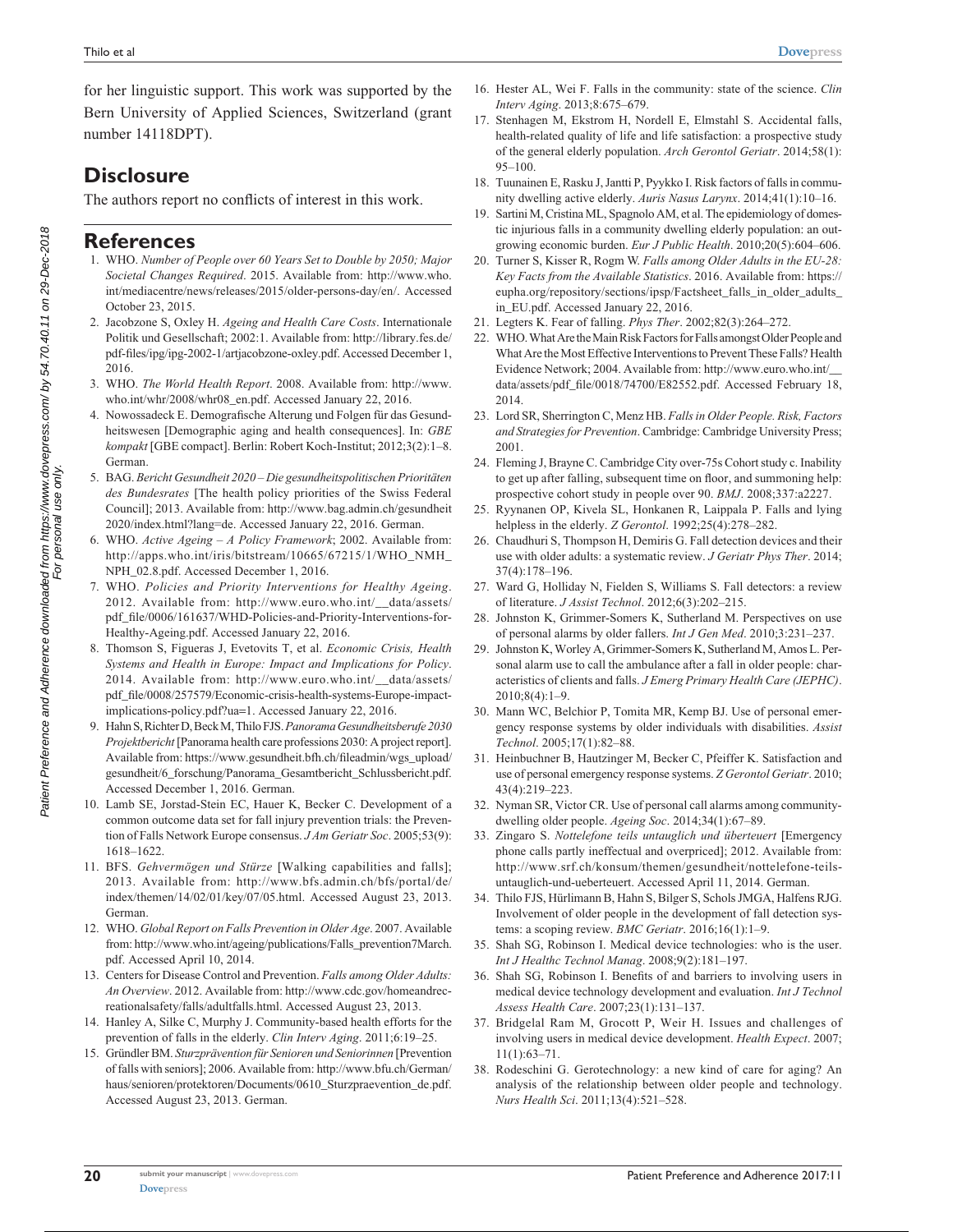- 39. Gulliksen J, Goransson B, Boivie I, Blomkvist S, Persson J, Cajander A. Key principles for user-centred systems design. *Behav Inform Technol*. 2003;22(6):397–409.
- 40. De Vito Dabbs A, Myers BA, Mc Curry KR, et al. User-centered design and interactive health technologies for patients. *Comput Inform Nurs*. 2009;27(3):175–183.
- 41. Facey K, Boivin A, Gracia J, et al. Patients' perspectives in health technology assessment: a route to robust evidence and fair deliberation. *Int J Technol Assess Health Care*. 2010;26(3):334–340.
- 42. INVOLVE. *Involving the public in NHS, public health, and social care research: Briefing notes for researchers*; 2003. Available from: [http://www.twocanassociates.co.uk/perch/resources/files/Briefing%20](http://www.twocanassociates.co.uk/perch/resources/files/Briefing%20Note%20Final_dat(1).pdf) [Note%20Final\\_dat\(1\).pdf](http://www.twocanassociates.co.uk/perch/resources/files/Briefing%20Note%20Final_dat(1).pdf). Accessed December 1, 2016.
- 43. Morrow E, Boaz A, Brearley S, Ross F. *Handbook of Service User Involvement in Nursing & Healthcare Research*. West Sussex, UK: Wiley-Blackwell; 2012.
- 44. Shah SGS, Robinson I, AlShawi S. Developing medical device technologies from users' perspectives: a theoretical framework for involving users in the development process. *Int J Technol Assess Health Care*. 2009;25(4):514–521.
- 45. Robinson OC. Sampling in interview-based qualitative research: a theoretical and practical guide. *Qual Res Psychol*. 2014;11(1):25–41.
- 46. Krueger RA, Casey MA. *Focus Groups A Practical Guide for Applied Research*. London: Sage; 2009.
- 47. Sandelowski M. Whatever happened to qualitative description? *Res Nurs Health*. 2000;23(4):334–340.
- 48. Pannurat N, Thiemjarus S, Nantajeewarawat E. Automatic fall monitoring: a review. *Sensors*. 2014;14(7):12900–12936.
- 49. Leonardi C, Mennecozzi C, Not E, Pianesi F, Zancanaro M. Designing a familiar technology for elderly people. Paper presented at: The 6th International Conference of the International Society for Gerontechnology; 2008; Pisa, Tuscany, Italy.
- 50. Turner P, van de Walle G. Familiarity as a basis for universal design. *Gerontechnology*. 2006;5(3):150–159.
- 51. Jennifer LM, Elizabeth M, John AC, Beverley JN. Capturing user requirements in medical device development: the role of ergonomics. *Physiol Meas*. 2006;27(8):R49.
- 52. Schwickert L, Becker C, Lindemann U, et al. Fall detection with body-worn sensors: a systematic review. *Z Gerontol Geriatr*. 2013;46(8):706–719.
- 53. Chen K, Chan AHS. A review of technology acceptance by older adults. *Gerontechnology*. 2011;10(1):1–12.
- 54. Abbate S, Avvenuti M, Bonatesta F, Cola G, Corsini P, Vecchio A. A smartphone-based fall detection system. *Pervasive Mob Comput*. 2012;8(6):883–899.
- 55. Igual R, Medrano C, Plaza I. Challenges, issues and trends in fall detection systems. *Biomed Eng Online*. 2013;12:66.
- 56. Wang Q. The effects of interface design about mobile phones on older adults' usage. In: 4th International Conference on Wireless Communications, Networking and Mobile Computing; 2008:1–4; Dalian, China: IEEE.
- 57. Deloitte. *The Smartphone Generation Gap: Over-55? There's No App for That*. 2016. Available from: [http://www2.deloitte.com/au/en/pages/](http://www2.deloitte.com/au/en/pages/technology-media-and-telecommunications/articles/2014predictions-the-smartphone-generation-gap.html) [technology-media-and-telecommunications/articles/2014predictions](http://www2.deloitte.com/au/en/pages/technology-media-and-telecommunications/articles/2014predictions-the-smartphone-generation-gap.html)[the-smartphone-generation-gap.html.](http://www2.deloitte.com/au/en/pages/technology-media-and-telecommunications/articles/2014predictions-the-smartphone-generation-gap.html) Accessed June 7, 2016.
- 58. WHO. Strategy and Action Plan for Healthy Ageing in Europe, 2012– 2020; 2012. Available from: [http://www.euro.who.int/\\_\\_data/assets/](http://www.euro.who.int/__data/assets/pdf_file/0008/175544/RC62wd10Rev1-Eng.pdf) [pdf\\_file/0008/175544/RC62wd10Rev1-Eng.pdf.](http://www.euro.who.int/__data/assets/pdf_file/0008/175544/RC62wd10Rev1-Eng.pdf) Accessed December 1, 2016.
- 59. Hawley-Hague H, Boulton E, Hall A, Pfeiffer K, Todd C. Older adults' perceptions of technologies aimed at falls prevention, detection or monitoring: a systematic review. *Int J Med Inform*. 2014;83(6):416–426.
- 60. Grigsby JS. The meaning of heterogeneity: an introduction. *Gerontologist*. 1996;36(2):145–146.
- 61. Fusch PI, Ness LR. Are we there yet? Data saturation in qualitative research. *Qual Rep*. 2015;20(9):1408–1416.
- 62. Kujala S. User involvement: a review of the benefits and challenges. *Behav Inform Technol*. 2003;22(1):1–16.
- 63. Elo S, Kääriäinen M, Kanste O, Pölkki T, Utriainen K, Kyngäs H. Qualitative Content Analysis: A Focus on Trustworthiness. *SAGE Open*. 2014;4(1):1–10.